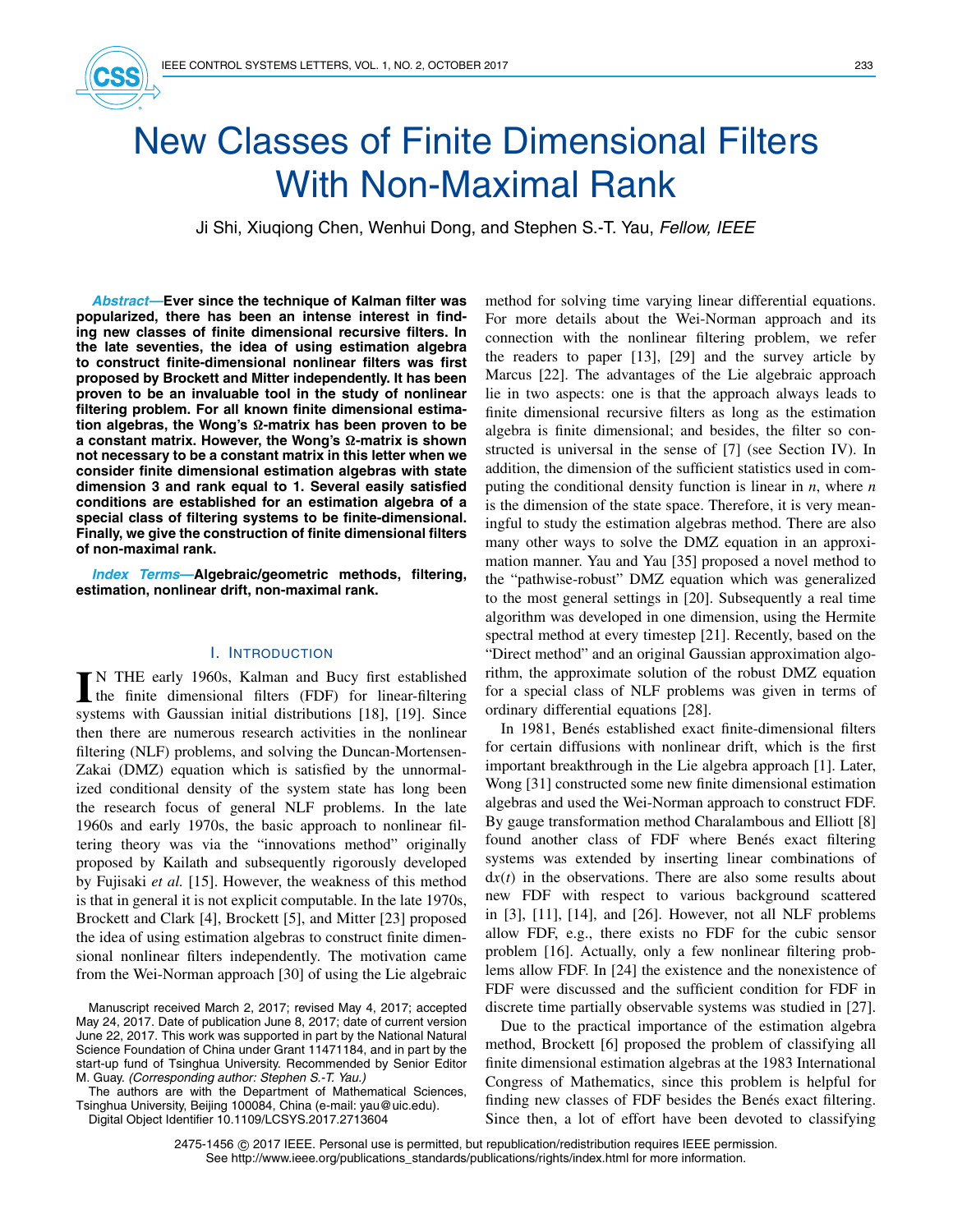finite dimensional estimation algebras. Under quite severe conditions, Wong [32] proved that all finite dimensional estimation algebras of (2.1) are solvable and the observation  $h(x)$  is a polynomial of degree one. Besides, he was able to describe the structure of finite dimensional estimation algebras under these conditions. In Wong [33], the Wong  $\Omega$  matrix concept was established which plays an important role in subsequent research. De Lara [10] gave a characterization of the finite dimensional estimation algebra with maximal rank under the assumption that the estimation algebra has one and only one operator with order greater or equal to two. Since the 1990s, Yau and his coworkers studied the algebraic structure of several general classes of estimation algebras in a series of research works. On the one hand, they have classified finite dimensional estimation algebras of maximal rank with arbitrary state space dimension [36] which included both Kalman-Bucy and Benés filtering systems as special cases. On the other hand, they were able to classify all finite dimensional estimation algebras with dimension at most six [17].

When the rank of finite dimensional estimation algebra is not maximal, the problem is wide open. Wu and Yau [34] have classified finite dimensional estimation algebras with state dimension 2. For higher state dimensions  $n \geq 3$ , the question remains to be solved. One of the key steps that Yau and his coworkers were able to classify all finite dimensional maximal rank estimation algebras is that they were able to show that Wong's  $\Omega$ -matrix is a constant matrix. However, the Wong's  $\Omega$ -matrix is not necessary to be a constant matrix as is shown in this letter when we consider finite dimensional estimation algebras with state dimension 3 and rank equal to 1. The classes of FDF given by the conditions in this letter are more general than those classes considered in [25].

This letter is organized as follows: Section II formulates the nonlinear filtering problem and describes some basic concepts about estimation algebras. The construction of new classes of FDF is given in Section III. In Section IV, we use the structure results to derive the FDF for the robust-DMZ equation by the Wei-Norman approach. The conclusion is given in Section V.

## II. PROBLEM FORMULATION AND BASIC CONCEPTS

In this letter we consider the following signal observation model:

$$
\begin{cases} dx(t) = f(x(t))dt + g(x(t))dv(t) & x(0) = x_0 \\ dy(t) = h(x(t))dt + dw(t) & y(0) = 0, \end{cases}
$$
 (1)

where *x*, *v*, *y*, *w* are respectively  $R^n$ ,  $R^p$ ,  $R^m$ ,  $R^m$  valued process, and *v* and *w* are independent, standard Brownian motion. Besides, we assume that f and h are  $C^{\infty}$  smooth, and g is an orthogonal matrix.  $x(t)$  is referred to as the state of the system at time t and  $y(t)$  as the observation at time t. Let  $\rho(t, x)$  denote the conditional probability density of the state  $x(t)$  given the observation history  $\{y(s): 0 \le s \le t\}$ . The nonlinear filtering problem is to determine  $\rho(t, x)$ .

It is well known that the unnormalized conditional density  $\sigma(t, x)$  of the state  $x(t)$  satisfy the following Duncan-Mortensen-Zakai(DMZ) equation:

$$
\begin{cases}\n\sigma(t,x) = L_0 \sigma(t,x) dt + \sum_{i=1}^m L_i \sigma(t,x) dy_i(t), \\
\sigma(0,x) = \sigma_0,\n\end{cases} \tag{2}
$$

where

$$
L_0 = \frac{1}{2} \sum_{i=1}^n \frac{\partial^2}{\partial x_i^2} - \sum_{i=1}^n f_i \frac{\partial}{\partial x_i} - \sum_{i=1}^n \frac{\partial f_i}{\partial x_i} - \frac{1}{2} \sum_{i=1}^m h_i^2
$$

and for  $i = 1, \ldots, m, L_i$  is the zero degree differential operator of multiplication by  $h_i$ .  $\sigma_0$  is the probability density of the initial state *x*<sub>0</sub>. If we define  $D_i = \frac{\partial}{\partial x_i} - f_i$ ,  $\eta = \sum_{i=1}^n \frac{\partial f_i}{\partial x_i} + f_i$  $\sum_{i=1}^{n} f_i^2 + \sum_{i=1}^{m} h_i^2$ , then we have

$$
L_0 = \frac{1}{2} \left( \sum_{i=1}^n D_i^2 - \eta \right)
$$

The normalized conditional density  $\rho(t, x)$  is then given by

.

$$
\rho(t,x) = \frac{\sigma(t,x)}{\int \sigma(t,x)}.
$$

Therefore in the subsequent sections we aim to solve the DMZ equation (2). We need the following preliminary definitions.

*Definition 1:* If X and Y are differential operators, the Lie bracket of X and Y, [X,Y] is defined by  $[X, Y]\phi = X(Y\phi)$  – *Y*(*X* $\phi$ ) for any *C*<sup>∞</sup> function  $\phi$ .

Recall that a vector space  $F$  with the Lie bracket operation  $\mathcal{F} \times \mathcal{F} \to \mathcal{F}$  denoted by  $(x,y) \mapsto [x,y]$  is called a Lie algebra if the following axioms are satisfied:

(1) The Lie bracket operation is bilinear;

(2) [x,x]=0 for all  $x \in \mathcal{F}$ ;

(3)  $[x, [y, z]] + [y, [z, x]] + [z, [x, y]] = 0 \quad (\forall x, y, z \in \mathcal{F}).$ 

*Definition 2:* The estimation algebra *E* of the nonlinear filtering system (1) is defined to be the Lie algebra generated by the operators occur in the DMZ equation (2), i.e.,

$$
E:=_{l.a.}.< math="">_{l.a.}.<>
$$

*Definition 3:* Let  $L(E) \subset E$  be the vector space consisting of all the homogeneous degree one polynomials in *E*. Then the linear rank *r* of estimation algebra *E* is defined by  $r \coloneqq \dim L(E)$ .

*Definition 4:* The Wong matrix is the matrix  $\Omega = (\omega_{ij})$ , where

$$
\omega_{ij} = \frac{\partial f_j}{\partial x_i} - \frac{\partial f_i}{\partial x_j}, \quad \forall 1 \le i, j \le n.
$$

Clearly  $\omega_{ij} = -\omega_{ji}$ .

## III. CONSTRUCTION OF NEW CLASS OF FINITE DIMENSIONAL FILTERS

In this section, we consider the finite dimensional estimation algebra *E* corresponding to (1) with state dimension  $n = 3$  and linear rank  $r = 1$ . Without loss of generality, we may assume that *x*<sub>1</sub> ∈ *E*, *x*<sub>2</sub>, *x*<sub>3</sub> ∉ *E*.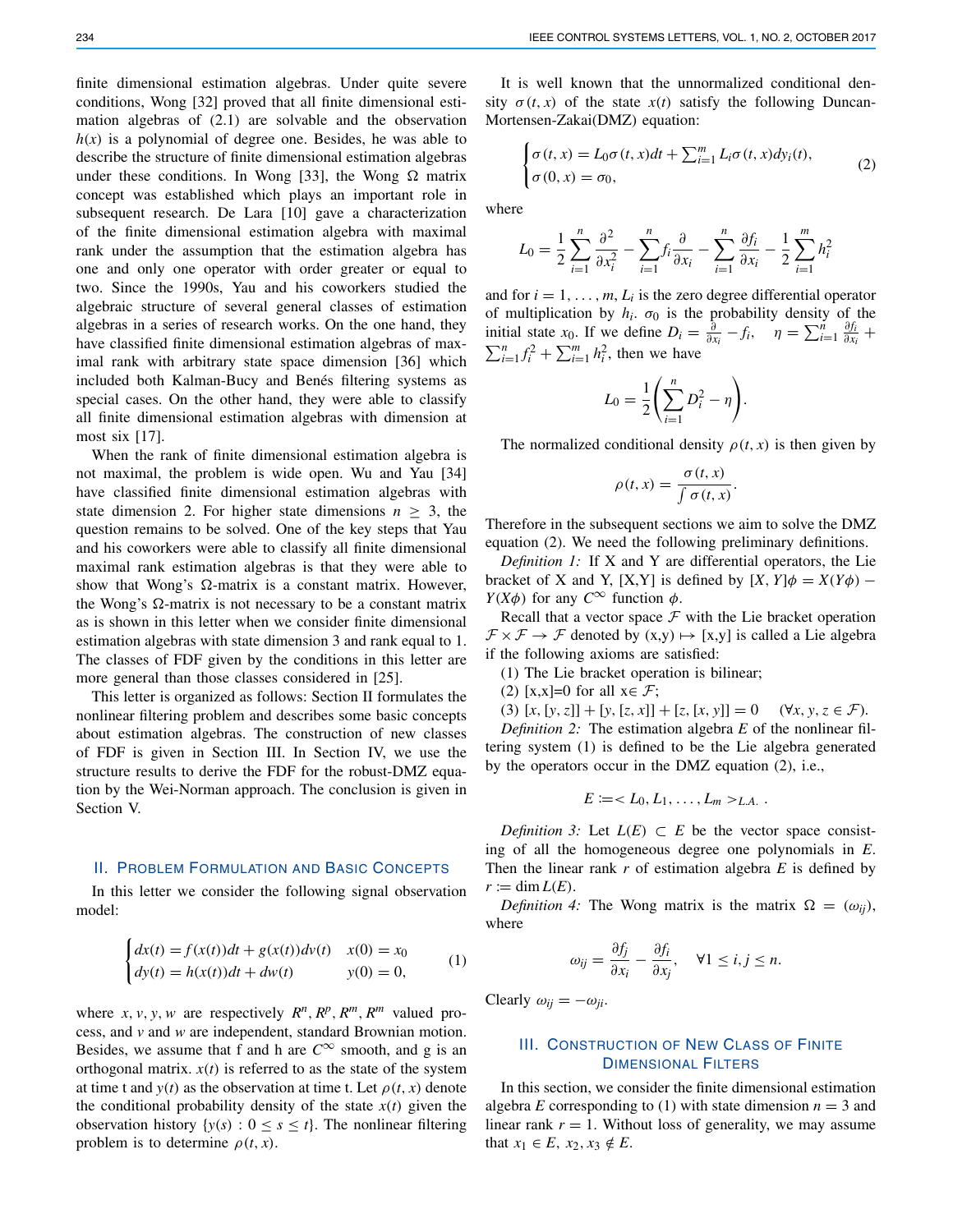It is easy to see that

$$
[L_0, x_1] = D_1 \in E, \quad [D_1, x_1] = 1 \in E, [L_0, D_1] = \omega_{12}D_2 + \omega_{13}D_3 + \frac{1}{2}\frac{\partial \omega_{12}}{\partial x_2} + \frac{1}{2}\frac{\partial \omega_{13}}{\partial x_3} + \frac{1}{2}\frac{\partial \eta}{\partial x_1}.
$$
 (3)

If we impose the following conditions:

(I)  $\omega_{12} = \omega_{13} = 0$ ,

(II)  $\eta = P_2(x_1) + \phi(x_2, x_3)$ ,

where  $P_2(x_1)$  denotes degree at most two polynomial of  $x_1$ and  $\phi(x_2, x_3)$  is a  $C^{\infty}$  function of  $x_2, x_3$ . Then from (3) it is easy to see that the estimation algebra *E* is finite dimensional with basis given by  $\{1, x_1, D_1, L_0\}$ .

Next we construct a class of nonlinear filtering systems which satisfy conditions (I) and (II). By condition (II),

$$
\eta = \sum_{i=1}^{3} \left( f_i^2 + \frac{\partial f_i}{\partial x_i} \right) + \sum_{i=1}^{m} h_i^2, \tag{4}
$$

is a polynomial of degree at most 2 with respect to  $x_1$ , then we may assume that  $f_i$ ,  $1 \le i \le 3$  are polynomials of degree at most 1 with respect to  $x_1$ , i.e., we assume that for  $1 \le i \le 3$ ,

$$
f_i = a_i(x_2, x_3)x_1 + \phi_i(x_2, x_3),
$$
\n(5)

where  $a_i(x_2, x_3)$  and  $\phi_i(x_2, x_3)$  are  $C^{\infty}$  function of  $x_2, x_3$ . By condition (I), we have

$$
\omega_{12} = \frac{\partial f_2}{\partial x_1} - \frac{\partial f_1}{\partial x_2} = a_2 - \left(\frac{\partial a_1}{\partial x_2} x_1 + \frac{\partial \phi_1}{\partial x_2}\right) = 0,
$$
  

$$
\omega_{13} = \frac{\partial f_3}{\partial x_1} - \frac{\partial f_1}{\partial x_3} = a_3 - \left(\frac{\partial a_1}{\partial x_3} x_1 + \frac{\partial \phi_1}{\partial x_3}\right) = 0,
$$
 (6)

hence we have

$$
\begin{cases}\n\frac{\partial a_1}{\partial x_2} = 0, & \frac{\partial a_1}{\partial x_3} = 0, \\
\frac{\partial \phi_1}{\partial x_2} = a_2, & \frac{\partial \phi_1}{\partial x_3} = a_3.\n\end{cases}
$$
\n(7)

From (7), *a*<sup>1</sup> must be a constant. Now

$$
\eta = \sum_{i=1}^{3} \left( f_i^2 + \frac{\partial f_i}{\partial x_i} \right) + \sum_{i=1}^{m} h_i^2
$$
  
=  $\left( \sum_{i=1}^{3} a_i^2 \right) x_1^2 + \left( 2 \sum_{i=1}^{3} a_i \cdot \phi_i + \frac{\partial a_2}{\partial x_2} + \frac{\partial a_3}{\partial x_3} \right) x_1$   
+  $\sum_{i=1}^{3} \phi_i^2 + a_1 + \frac{\partial \phi_2}{\partial x_2} + \frac{\partial \phi_3}{\partial x_3} + \sum_{i=1}^{m} h_i^2.$  (8)

Since the estimation algebra has linear rank 1, we assume that  $h_i$ ,  $1 \le i \le m$  are degree one polynomials of  $x_1$ . Now condition (II) implies

 $(II.1)$   $\sum_{i=1}^{3} a_i^2(x_2, x_3)$  is a constant;

 $\frac{\partial u}{\partial x}$   $\sum_{i=1}^{3} a_i \phi_i + \frac{\partial a_2}{\partial x_2} + \frac{\partial a_3}{\partial x_3}$  is a constant.

To summarize, in order to satisfy conditions (I) and (II), it suffices to satisfy the following conditions:

 $(i) f_i = a_i x_1 + \phi(x_2, x_3), 1 \le i \le 3,$ (ii)  $\frac{\partial \phi_1}{\partial x_2} = a_2$ ,  $\frac{\partial \phi_1}{\partial x_3} = a_3$ , (iii)  $a_1$  is constant,  $\sum_{i=1}^3 a_i^2$  is a positive constant,  $(iv)$  2  $\sum_{i=1}^{3} a_i \cdot \phi_i + \frac{\partial a_2}{\partial x_2} + \frac{\partial a_3}{\partial x_3}$  is constant,

(v)  $h_i$ 's are degree at most 1 polynomials of  $x_1$ , and then the estimation algebra  $E$  is finite dimensional with basis {*L*0, *D*1, *x*1, 1}.

*Example:* Now we give an nonlinear filtering system example which satisfy conditions (i)-(v). We let all the *ai*'s be constants, e.g., we take  $a_1 = 1$ ,  $a_2 = 1$ ,  $a_3 = -1$ , then condition (iii) is satisfied and from (ii) we can see that  $\phi_1$  is degree at most 1 polynomial of  $x_2$ ,  $x_3$ . Thus we can take  $\phi_1 = x_2 - x_3$ . Now the condition (iv) which says

$$
\phi_1 + \phi_2 - \phi_3 = \phi_2 - \phi_3 + x_2 - x_3
$$

is a constant can be easily satisfied. For example, if we take  $\phi_2 = x_2^2 + x_3^2 + x_3 - x_2 + 1$ ,  $\phi_3 = x_2^2 + x_3^2$ , then the condition (iv) is satisfied. Condition (v) is easily satisfied by letting the observation term  $h(x) = x_1$ . Now the  $\Omega$ -matrix is given by

$$
\begin{pmatrix}\n0 & 0 & 0 \\
0 & 0 & 2x_2 - 2x_3 - 1 \\
0 & 2x_3 - 2x_2 + 1 & 0\n\end{pmatrix}
$$

and  $\eta = 4x_1^2 + 2x_1 + \gamma(x_2, x_3)$ . Then the estimation algebra corresponding to this class of nonlinear filtering systems is finite dimensional with basis  $\{L_0, D_1, x_1, 1\}$ .

## IV. FINITE DIMENSIONAL FILTERS

In this section, we use the structure results to derive finitedimensional filters for the robust-DMZ equation by the Wei-Norman approach.

In real applications, we are interested in considering robust state estimator from observed sample paths with some properties of robustness. Davis [12] considered this problem and proposed some robust algorithms. In our case, his basic idea reduced to define a new unnormalized density

$$
u(t,x) = \exp\left(-\sum_{i=1}^{m} h_i(x) y_i(t)\right) \sigma(t,x), \tag{9}
$$

then  $u(t, x)$  satisfies the following equation

$$
\begin{cases} \frac{\partial u}{\partial t}(t,x) = L_0 u(t,x) + \sum_{i=1}^m y_i(t) [L_0, L_i] u(t,x) \\ + \frac{1}{2} \sum_{i,j=1}^m y_i(t) y_j(t) [[L_0, L_i], L_j] u(t,x), \\ u(0,x) = \sigma_0(x), \end{cases}
$$
\n(10)

where  $[\cdot, \cdot]$  is the Lie bracket. Equation (10) is called robust-DMZ equation.

The objective of constructing a robust finite-dimensional filter to (1) is equivalent to finding a smooth manifold *M* and complete  $C^{\infty}$  vector fields  $\mu_i$  on *M* and  $C^{\infty}$  functions  $\nu$  on  $M \times \mathbb{R} \times \mathbb{R}^n$  and  $\omega_i$ 's on  $\mathbb{R}^m$ , such that  $u(t, x)$  can be represented in the form:

$$
\begin{cases}\n\frac{dz(t)}{dt} = \sum_{i=1}^{k} \mu_i(z(t))\omega_i(y(t)), & z(0) \in M, \\
u(t, x) = v(z(t), t, x).\n\end{cases}
$$
\n(11)

Following [7], we say that system (1) has a robust universal finite-dimensional filter if for each initial probability density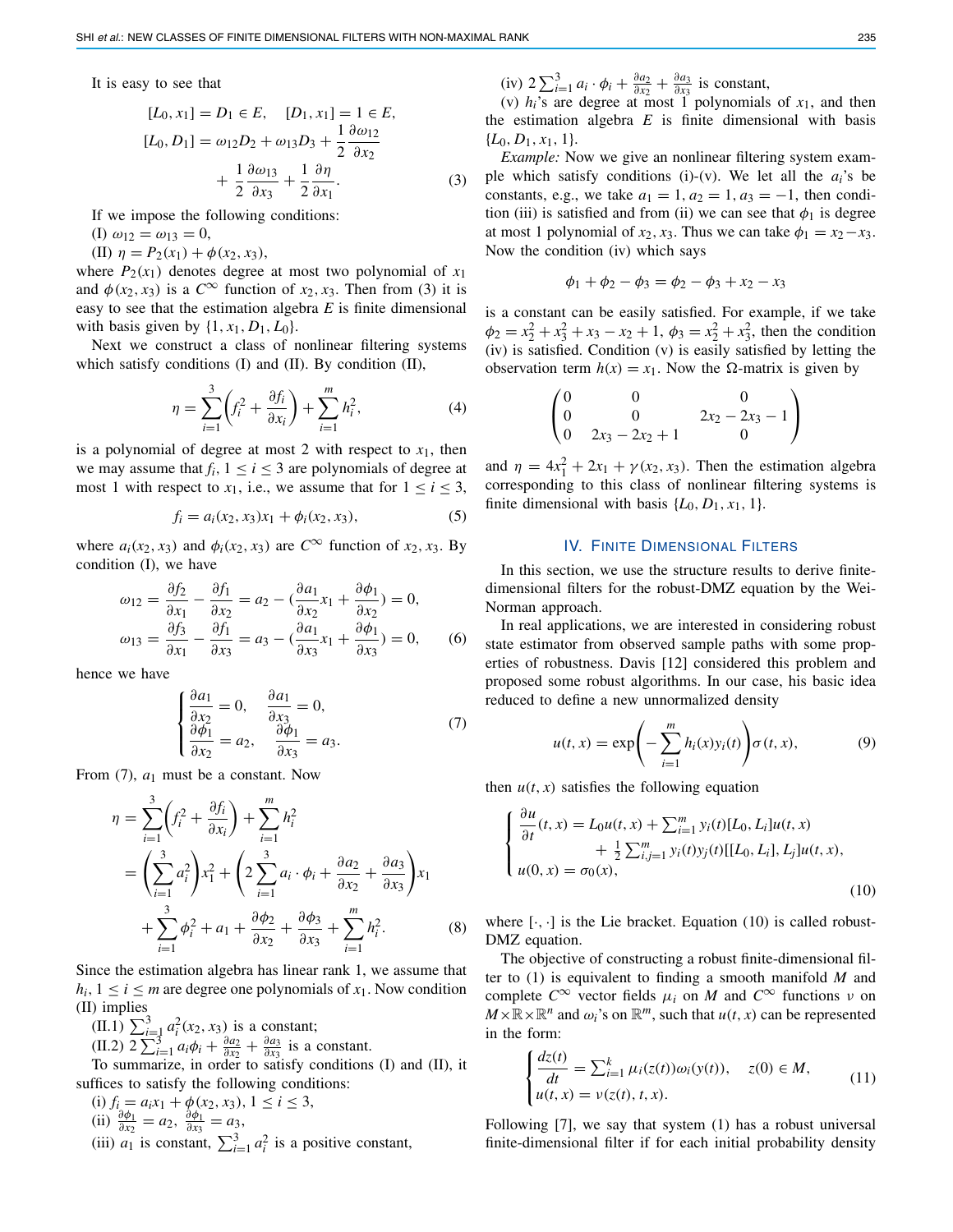TABLE I LIE BRACKET MULTIPLICATION OF *E*

|       | $_{L_0}$                    |                        | $x_1$ |  |
|-------|-----------------------------|------------------------|-------|--|
| $L_0$ |                             | $a_2x_1+\frac{a_1}{2}$ |       |  |
|       | $\frac{a_1}{2}$<br>$a_2x_1$ |                        |       |  |
| $x_1$ | -D1                         |                        |       |  |
|       |                             |                        |       |  |

 $\sigma_0$  there exists a  $z_0$ , such that (11) holds if  $z(0) = z_0$ , and  $\mu_i$ ,  $\omega_i$  are independent of  $\sigma_0$ .

The following theorem gives the solution of the above robust-DMZ equation by the basis of the corresponding estimation algebra in terms of ordinary differential equations.

*Theorem 1:* If the nonlinear filtering system (1) satisfies the conditions (i)-(v), then we can assume  $\eta = a_2 x_1^2 + a_1 x_1 +$  $a_0(x_2, x_3)$ ,  $h_i = c_{i1}x_1 + c_{i0}$ ,  $1 \le i \le m$ , where  $c_{i1}$ ,  $c_{i0}$ ,  $a_2$ ,  $a_1$ are constants and  $a_0(x_2, x_3)$  is a  $C^{\infty}$  function of  $x_2, x_3$ . Then the robust DMZ equation (10) has a solution for all *t* of the form:

$$
u(t,x) = e^{r_0(t)} e^{r_1(t)x_1} e^{r_2(t)D_1} e^{tL_0} \sigma_0, \tag{12}
$$

where  $r_i$ 's satisfy the following ordinary differential equations for all  $t \geq 0$ ,

$$
\dot{r}_1(t) = a_2 r_2(t),
$$
\n
$$
\dot{r}_2(t) = r_1(t) + \sum_{i=1}^m c_{i1} y_i(t),
$$
\n
$$
\dot{r}_0(t) = \frac{r_1(t)^2}{2} + \frac{a_2}{2} r_2(t)^2 + \sum_{i=1}^m c_{i1} y_i(t) r_1(t)
$$
\n
$$
+ \frac{1}{2} a_1 r_2(t) + \frac{1}{2} \sum_{i,j=1}^m c_{i1} c_{j1} y_i(t) y_j(t).
$$
\n(13)

The solution is unique up to a constant and a universal finite dimensional filter exists for (1).

*Proof:* As described in Section III, the estimation algebra *E* of (2) satisfies conditions (I) and (II) with basis of  ${L_0, D_1, x_1, 1}$ . First, we give the basis calculations of estimation algebra *E* in Table I. By differentiating  $u(t, x)$ , we have

$$
\frac{\partial u}{\partial t} = e^{r_0(t)} e^{r_1(t)x_1} e^{r_2(t)D_1} L_0 e^{tL_0} \sigma_0 \n+ \dot{r}_2(t) \cdot e^{r_0(t)} e^{r_1(t)x_1} D_1 e^{r_2(t)D_1} e^{tL_0} \sigma_0 \n+ (\dot{r}_0(t) + \dot{r}_1(t) \cdot x_1) \cdot u(t, x) \n= A + B + (\dot{r}_0(t) + \dot{r}_1(t) \cdot x_1) \cdot u(t, x), \qquad (14)
$$

where we denote

$$
A := e^{r_0(t)} e^{r_1(t)x_1} e^{r_2(t)D_1} L_0 e^{tL_0} \sigma_0,
$$
  
\n
$$
B := \dot{r}_2(t) \cdot e^{r_0(t)} e^{r_1(t)x_1} D_1 e^{r_2(t)D_1} e^{tL_0} \sigma_0.
$$
\n(15)

Recall the classical Baker-Campbell-Hausdorff type relation, i.e.,

$$
e^{r(t)E_i}E_ke^{s(t)E_j} = (E_k + r(t)[E_i, E_k] + \frac{r(t)^2}{2!}[E_i, [E_i, E_k]] + \cdots)e^{r(t)E_i}e^{s(t)E_j},
$$
\n(16)

where  $E_i$ ,  $E_k$ ,  $E_j$  are elements of a lie algebra. The following calculations basically come from (16), we have

$$
A := e^{r_0(t)} e^{r_1(t)x_1} (L_0 + r_2(t)[D_1, L_0]
$$
  
+  $\frac{r_2(t)^2}{2} [D_1, [D_1, L_0]] + \cdots) \cdot e^{r_2(t)D_1} e^{tL_0} \sigma_0$   
=  $e^{r_0(t)} e^{r_1(t)x_1} (L_0 - r_2(t) (a_2x_1 + \frac{1}{2}a_1)$   
-  $\frac{r_2(t)^2}{2} a_2 e^{r_2(t)D_1} e^{tL_0} \sigma_0$   
=  $e^{r_0(t)} e^{r_1(t)x_1} L_0 e^{r_2(t)D_1} e^{tL_0} \sigma_0$   
-  $(r_2(t) (a_2x_1 + \frac{1}{2}a_1) + \frac{r_2(t)^2}{2} a_2 e^{tL_0} \sigma_0$   
=  $e^{r_0(t)} (L_0 + r_1(t)[x_1, L_0] + \frac{r_1(t)^2}{2} [x_1, [x_1, L_0]] )$   
 $\cdot e^{r_1(t)x_1} e^{r_2(t)D_1} e^{tL_0} \sigma_0$   
=  $e^{r_0(t)} (L_0 - r_1(t)D_1 + \frac{r_1(t)^2}{2}) \cdot e^{r_1(t)x_1} e^{r_2(t)D_1} e^{tL_0} \sigma_0$ , (18)

and

$$
e^{r_0(t)}L_0e^{r_1(t)x_1}e^{r_2(t)D_1}e^{tL_0}\sigma_0 = L_0u(t, x),
$$
  

$$
e^{r_0(t)}r_1(t)D_1e^{r_1(t)x_1}e^{r_2(t)D_1}e^{tL_0}\sigma_0 = r_1(t)D_1u(t, x).
$$
 (19)

Putting  $(18)$  and  $(19)$  into  $(17)$ , we have

$$
A = L_0 u(t, x) - r_1(t) D_1 u(t, x)
$$
  
+ 
$$
\left(\frac{r_1(t)^2}{2} - \frac{r_2(t)^2}{2} a_2 - r_2(t) (a_2 x_1 + \frac{1}{2} a_1)\right) u(t, x).
$$
 (20)

Similarly, we have

$$
B := i_2(t)e^{r_0(t)}e^{r_1(t)x_1}D_1e^{r_2(t)D_1}e^{tL_0}\sigma_0
$$
  
=  $i_2(t)e^{r_0(t)}(D_1 - r_1(t))e^{r_1(t)x_1}e^{r_2(t)D_1}e^{tL_0}\sigma_0$   
=  $i_2(t)D_1u(t, x) - i_2(t)r_1(t)u(t, x).$  (21)

Putting  $(20)$  and  $(21)$  into  $(13)$ , we have

$$
\frac{\partial u}{\partial t} = L_0 u(t, x) + (\dot{r}_2(t) - r_1(t))D_1 u(t, x) \n+ (\frac{r_1(t)^2}{2} - r_2(t)(a_2 x_1 + \frac{1}{2}a_1) - \frac{r_2(t)^2}{2}a_2 \n+ \dot{r}_0(t) + \dot{r}_1(t) x_1 - \dot{r}_2(t) r_1(t) u(t, x).
$$
\n(22)

Note that  $L_i$  is the zero degree differential operator of multiplication by  $h_i$ , then (10) becomes

$$
\frac{\partial u}{\partial t} = L_0 u(t, x) + \left(\sum_{i=1}^m c_{i1} y_i(t)\right) D_1 u(t, x)
$$

$$
+ \left(\frac{1}{2} \sum_{i,j=1}^m c_{i1} c_{j1} y_i(t) y_j(t)\right) u(t, x).
$$
(23)

Comparing (22) and (23), we have

$$
\dot{r}_2(t) - r_1(t) = \sum_{i=1}^{m} c_{i1} y_i(t), \qquad (24)
$$